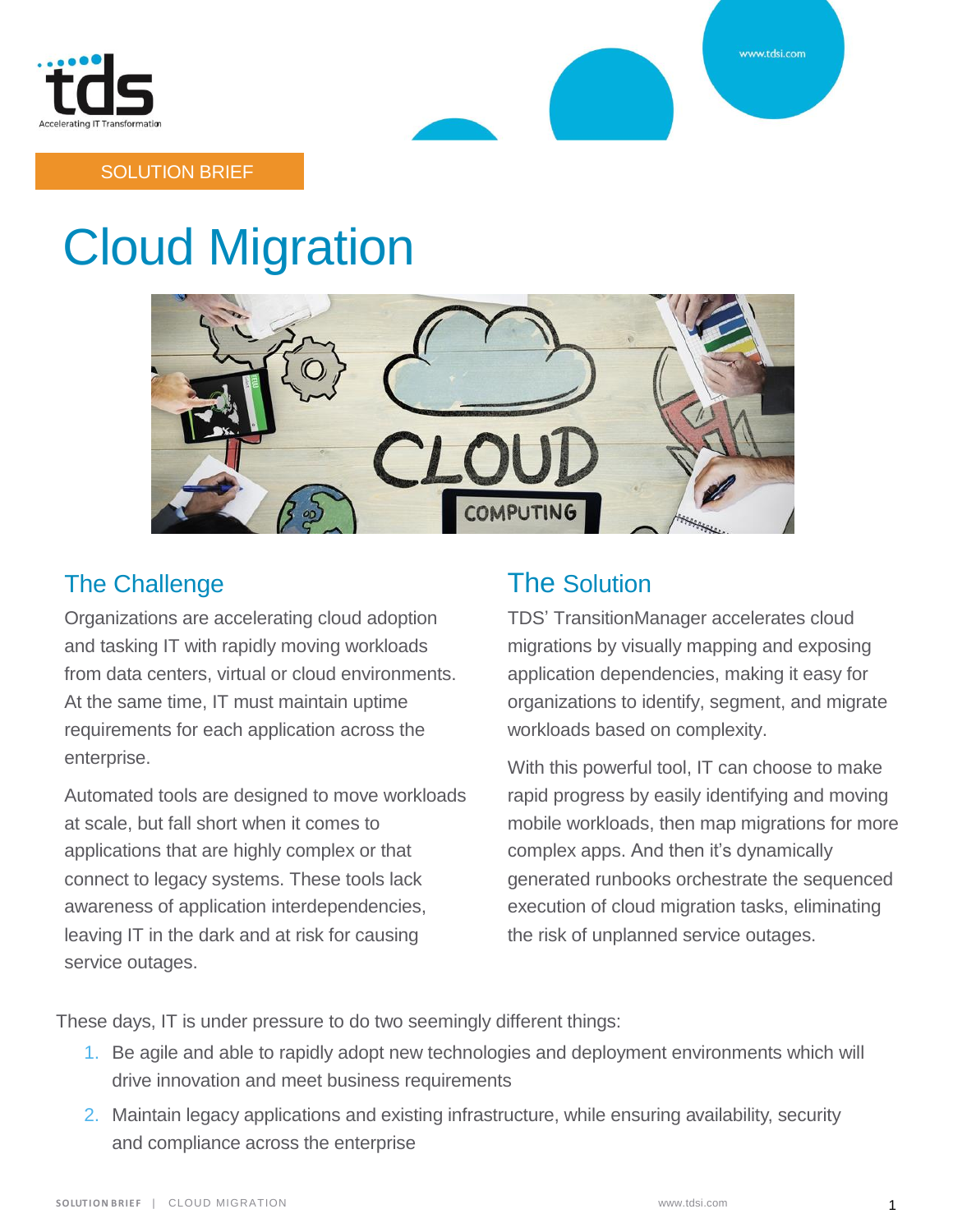



New infrastructure, microservices and inter-application relationships are continuously emerging to support business, making IT an environment of perpetual change. Yet any change, no matter how small can have unintended consequence. So, keeping track of dependencies across workloads, applications, and physical or virtual servers in hybrid IT environments is increasingly difficult.



Successful cloud migrations start with a clear strategy and an understanding of dependencies across your environment so that workloads and applications – from simple to complex – can be mapped and migrated without disruption to business.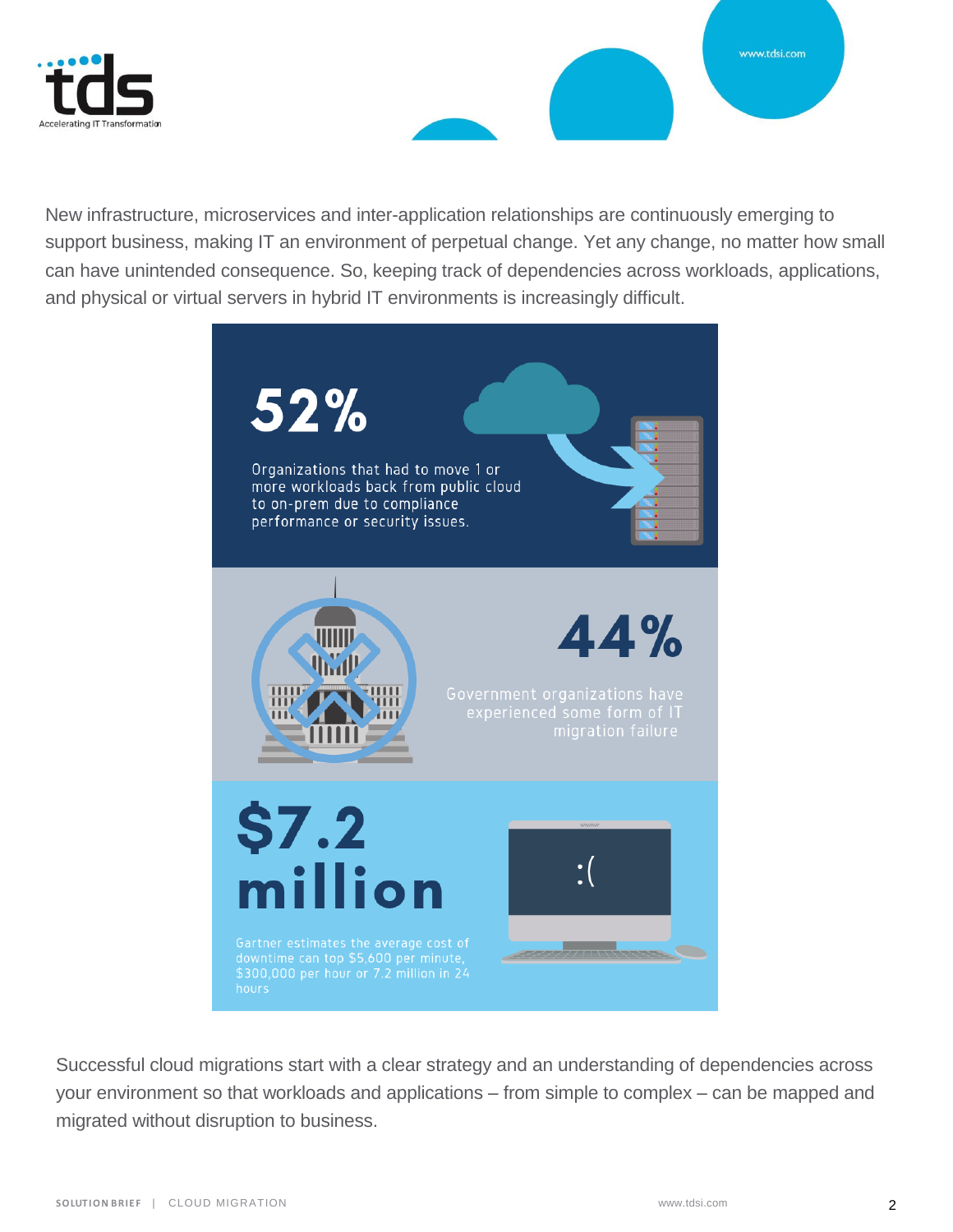



IT organizations have a plethora of purpose-built tools that work well, but don't work together to manage change across systems. This leads to obstacles at every step.

| <b>STEPS</b>                                             | <b>ROADBLOCKS</b>                                                                                                                                                                                                                                                                                 |
|----------------------------------------------------------|---------------------------------------------------------------------------------------------------------------------------------------------------------------------------------------------------------------------------------------------------------------------------------------------------|
| 1. Understand your environment                           | Disparate tools (CMDB, ITSM, DCIM) files and<br>database store data<br>Containerized services, databases, and other<br>resources are distributed across physical and virtual<br>servers, and multiple hosting sites<br>No single user has access to all data across hybrid<br>IT                  |
| 2. Identify and prioritize workloads and<br>applications | Availability requirements, migration windows,<br>data-handling and compliance procedures (i.e.,<br>PCI, SOX, HIPAA) must be considered when<br>planning cloud migrations<br>Legacy applications may have dependencies on<br>resources that mitigate the value of moving to the cloud              |
| 3. Execute migrations without disruption                 | Automated transport tools operate without<br>awareness a workload's dependencies.<br>Human analysis and planning is required to<br>instruct tools how to execute<br>Automation without orchestration may introduce<br>error when moving complex applications if tasks<br>are done out of sequence |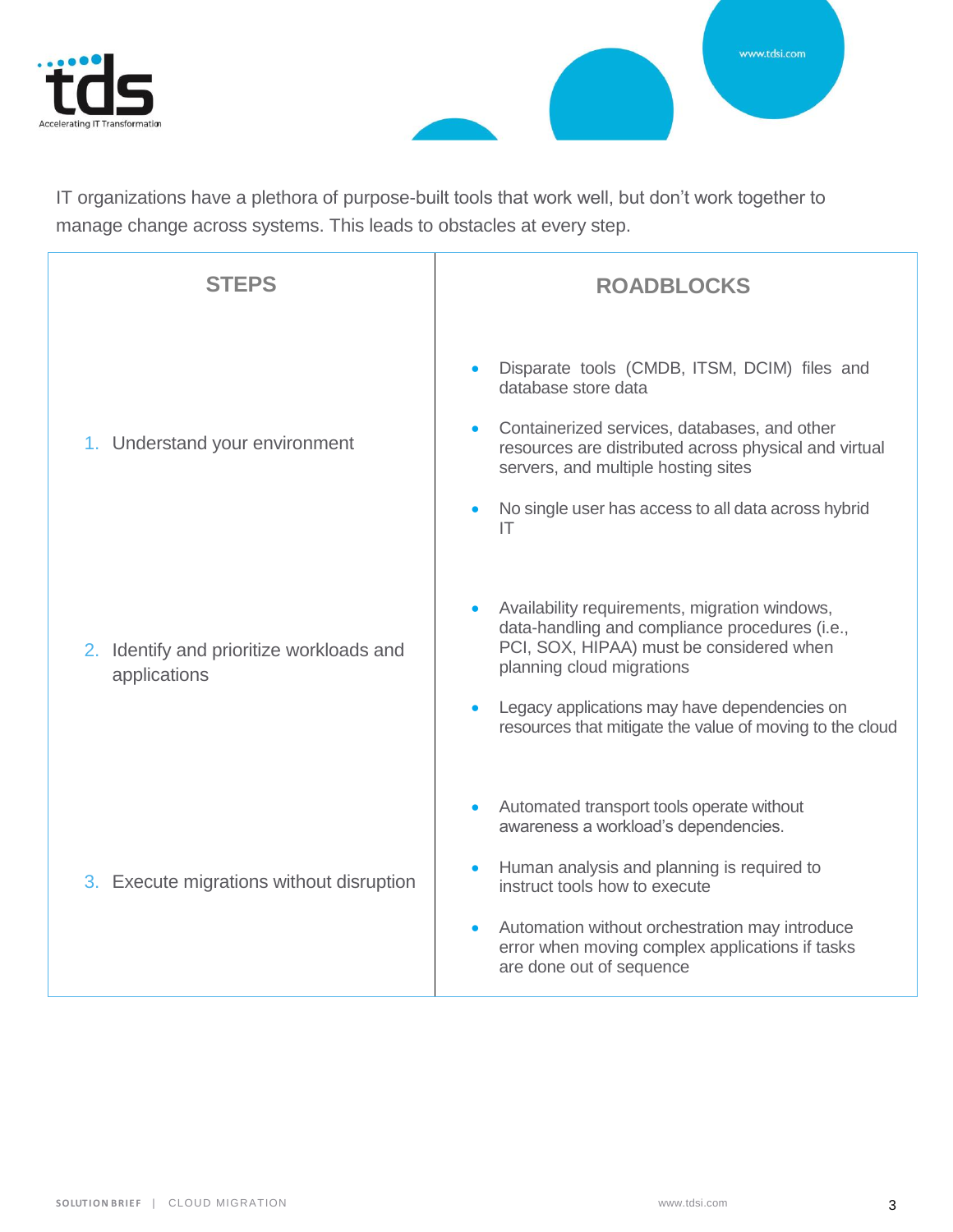



# The Solution for Cloud Migration

TransitionManager is a web-based, collaboration platform built by practitioners to manage cloud and datacenter migrations, disaster recovery, and other IT transformation projects. Its flexibility enables IT to plan and execute cloud migrations by prioritizing workloads that align with an organization's overall cloud strategy. It is unique in three ways:

- 1. It enables you to aggregate, normalize and consolidate all IT assets and dependencies into single repository, displayed consistently to all users though a visual, interactive map.
- 2. It integrates with cloud assessment, analytics, and other tools for effective planning and analysis
- 3. It allows a powerful ability to orchestrate the sequence of human and automated tasks, eliminating execution error

TransitionManager is extensible, easily integrating with existing tools across IT to operate as a system, and coordinating the flow of data and actions end-to-end. IT can implement multiple migration strategies – and move mobile workloads quickly and orchestrate the moving of complex applications.

### **Understand Your Environment**

TransitionManager captures data from disparate tools, aggregates and normalizes the data in a central repository, and consolidates it into a single view. Key features and functionality include:

- Automated data ingestion aggregates data from market leading sources including. ServiceNow, RVtools, Cherwell CMDB, Cloudscape as well as files, databases, and manual entry.
- Extract-Transform-Load (ETL) engine normalizes data, removes duplicate information, and filters out data not in scope for project. Integration for any can be easily
- Consolidated view of all data visually represented in the Dependency Analyzer, an interactive map of all applications and dependencies; changes can be made with in-place editing.

### **Identify and Prioritize**

TransitionManager is built for cross-silo collaboration. It incorporates data from existing cloud assessment tools and analytic platforms to drive better planning to identify the right migration strategy for each application, and alignment with business goals.